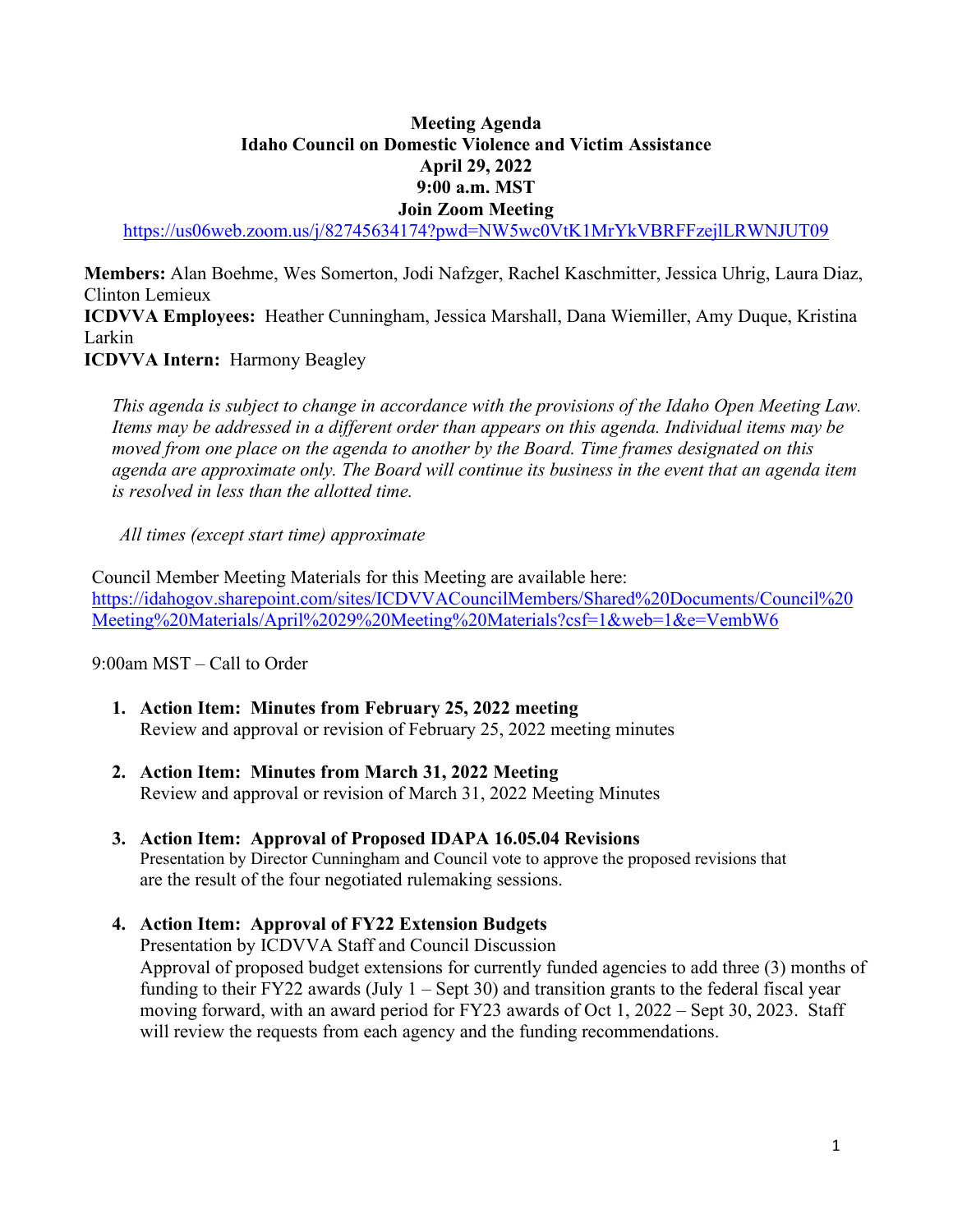## **5. Safety & Resilience Conference Updates/Council decisions**

Presentation by Dana Wiemiller and Council Discussion Registration is open; Council needs to let ICDVVA staff know what hotel arrangements they need, and need to determine whether or not travel/hotel costs will be covered for OIP Committee members. Conference kick-off speakers each day.

## **6. Update: NAVAA Board**

Director Cunningham has been appointed to the National Association of VOCA Assistance Administrators and will be serving as a regional representative for Region 3.

## **7. Workshop: Sample FY23 Application & Scoring**

Presentation by Jessica Marshall & ICDVVA Staff Walk through of sample FY23 application and scoring so Council members can see how scoring is setup, have a chance to review together a demonstration of the scoring of an application, and discuss and agree on logistics and deadlines to have scoring completed.

10:30 a.m. Mid-Morning Break (15 minutes)

# **8. Budget Update: FY23 Budget and VOCA 20 Award 12 Month Extension**

Presentation Director Cunningham and Council Discussion The approved ICDVVA FY23 Budget, Request for a VOCA 20 Extension and plan to stabilize grant funding for the 24 months that will comprise FY23 and FY24 ICDVVA Awards.

## **9. FVPSA SA Funding: ISP Subaward**

Update from Grants/Contract Officer Amy Duque

### **10. Update: Region 7 Program Meetings**

Presentation ICDVVA staff and Council Discussion

Council staff met in March with Upper Valley CAC (Rigby), Family Crisis Center (Rexburg) and Domestic Violence and Sexual Assault Center (Idaho Falls) regarding collaboration and service delivery concerns in Region 7. Staff was asked to attend the Upper Valley Board meeting April 26<sup>th</sup>. There are ongoing issues with collaboration in the region.

# **11. Action Item: Cross Roads Harbor Complaint**

Presentation by ICDVVA Staff and discussion of next steps, questions

### **12. Action Item: Elmore County DV Complaint**

**P**resentation by ICDVVA Staff and discussion of next steps, questions

### 12:00 MST/11:00am PST Mid-day Lunch Break *(1 hour)*

### **13. Historical Research Update: Shoshone**

Presentation by Intern Harmony Beagley and ICDVVA Staff regarding research on historical examples of ICDVVA funding being pulled from programs; these examples provide lessons regarding what we need to address in the future in terms of structure, transparency, etc.